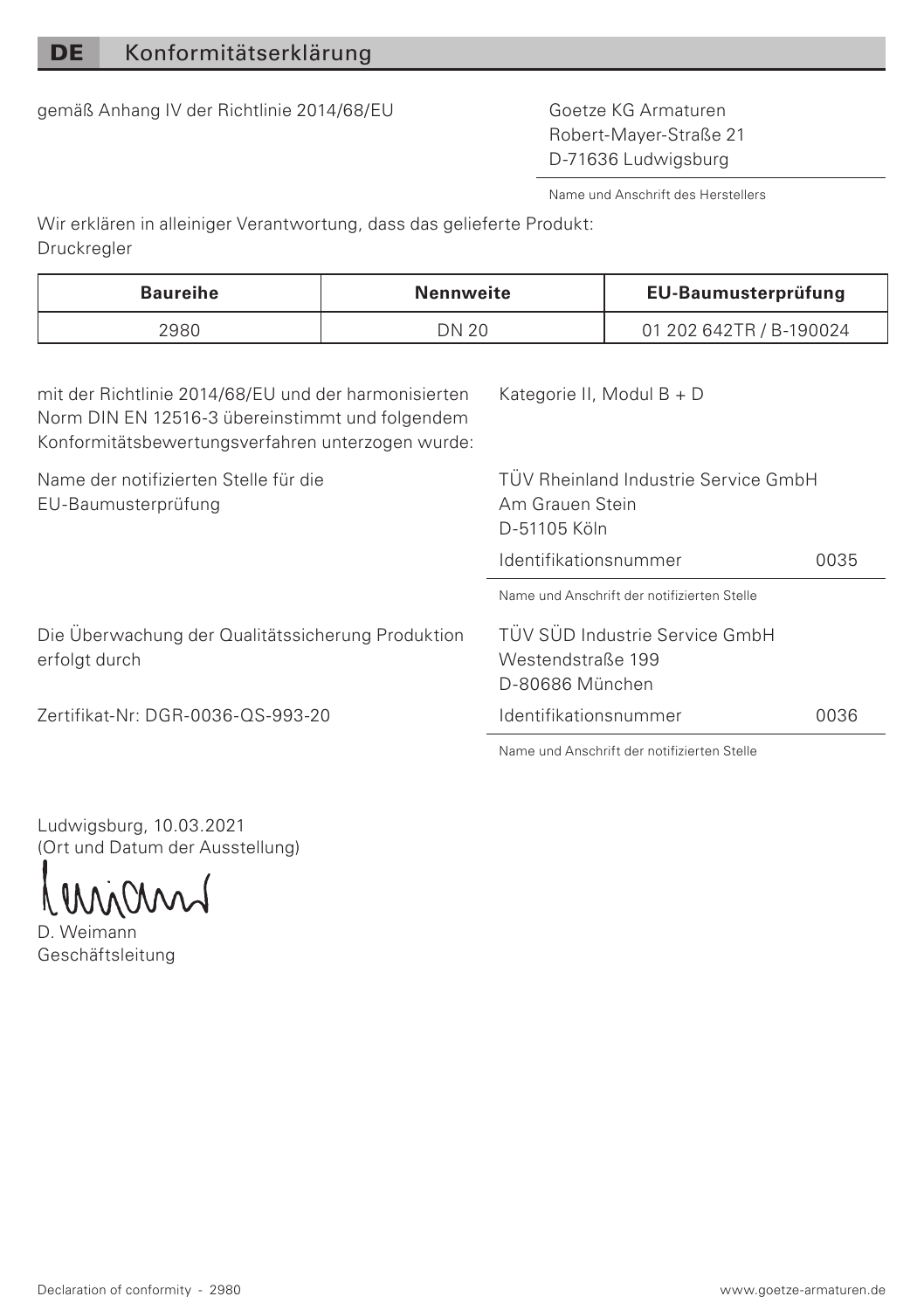## EN Declaration of conformity

according to Annex IV of Directive 2014/68/EU Goetze KG Armaturen

Robert-Mayer-Straße 21 D-71636 Ludwigsburg

Name and address of the manufacturer

We declare under sole responsibility that the delivered product: Pressure regulator

| Series | Nominal size | EU type examination     |
|--------|--------------|-------------------------|
| 2980   | DN 20        | 01 202 642TR / B-190024 |

has been manufactured in compliance with the directive Category IV, Module B + D 2014/68/EU and DIN EN 12516-3 and was subjected to the following conformity assessment procedure: Name of authorizing notified body for EU-type examination TÜV Rheinland Industrie Service GmbH Am Grauen Stein

The monitoring of the production quality assurance is performed by

Certification number: DGR-0036-QS-993-20

D-51105 Köln Identification number 0035 Name and address of the notified body

TÜV SÜD Industrie Service GmbH Westendstraße 199 D-80686 München Identification number 0036

Name and address of the notified body

Ludwigsburg, 10.03.2021 (Place and date of issue)

D. Weimann Managing Director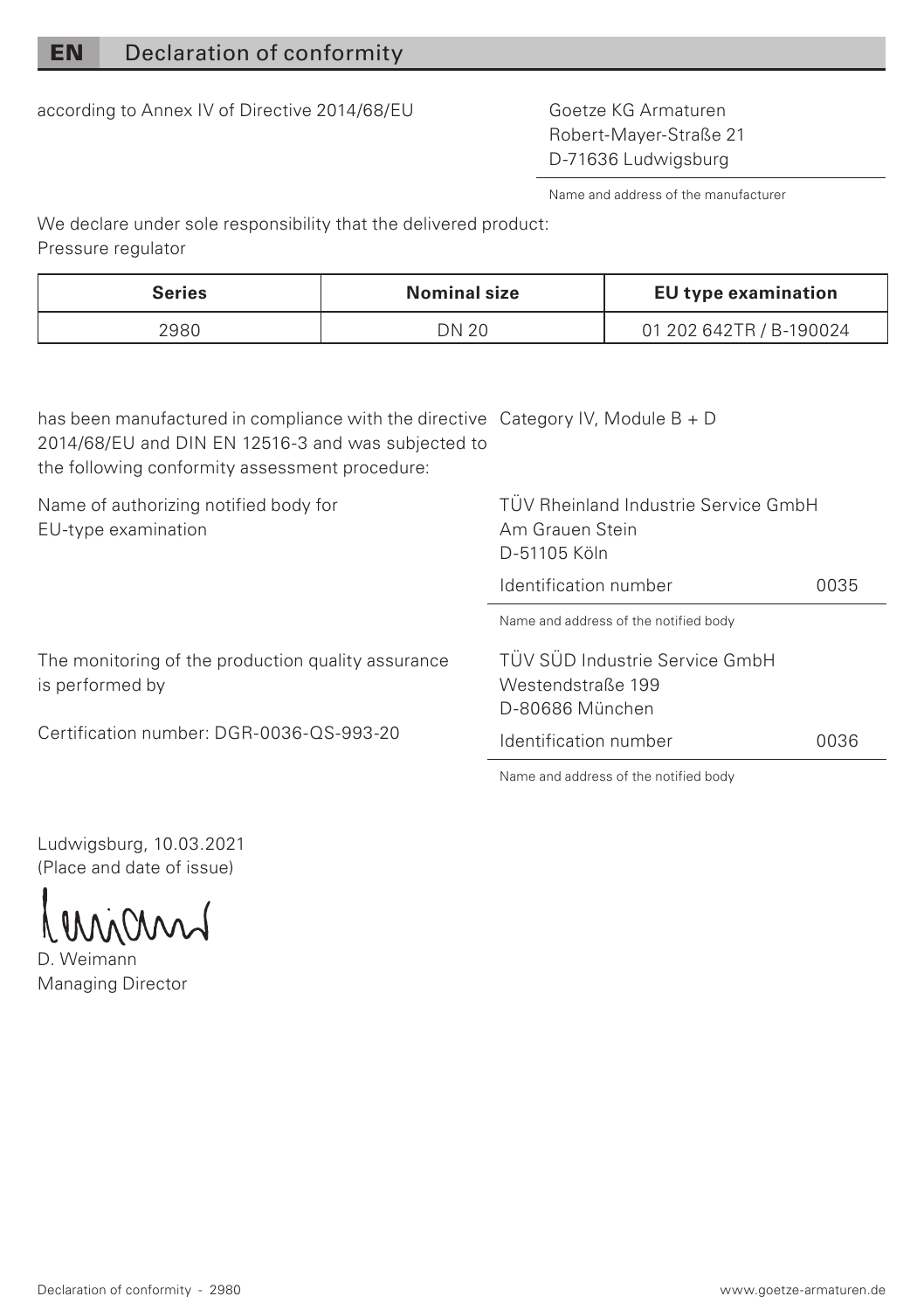conformément à l'annexe IV de la directive 2014/68/EU Goetze KG Armaturen

Robert-Mayer-Straße 21 D-71636 Ludwigsburg

Nom et adresse du fabricant

Nous soussignés déclarons sous notre seule responsabilité que le produit livré : Régulateur de pression

| Série | Diamètre nominal | <b>Examens UE de type</b> |
|-------|------------------|---------------------------|
| 2980  | DN 20            | 01 202 642TR / B-190024   |

est conforme à la directive 2014/68/UE et à la norme Catégorie IV, Module B + D harmonisée DIN EN 12516-3 et a été soumis à la procédure d'évaluation de la conformité suivante:

Nom de l'organisme notifié pour l'examen de type UE TÜV Rheinland Industrie Service GmbH

Am Grauen Stein D-51105 Köln

Numéro d'identification 0035

Nom et adresse de l'organisme notifié

TÜV SÜD Industrie Service GmbH Westendstraße 199 D-80686 München

Numéro d'identification 0036

Nom et adresse de l'organisme notifié

Ludwigsburg, 10.03.2021 (Lieu et date de l'émission)

Le contrôle de l'assurance qualité de la production est effectué par

Numéro du certificat: DGR-0036-QS-993-20

LMM

D. Weimann Direction de l'entreprise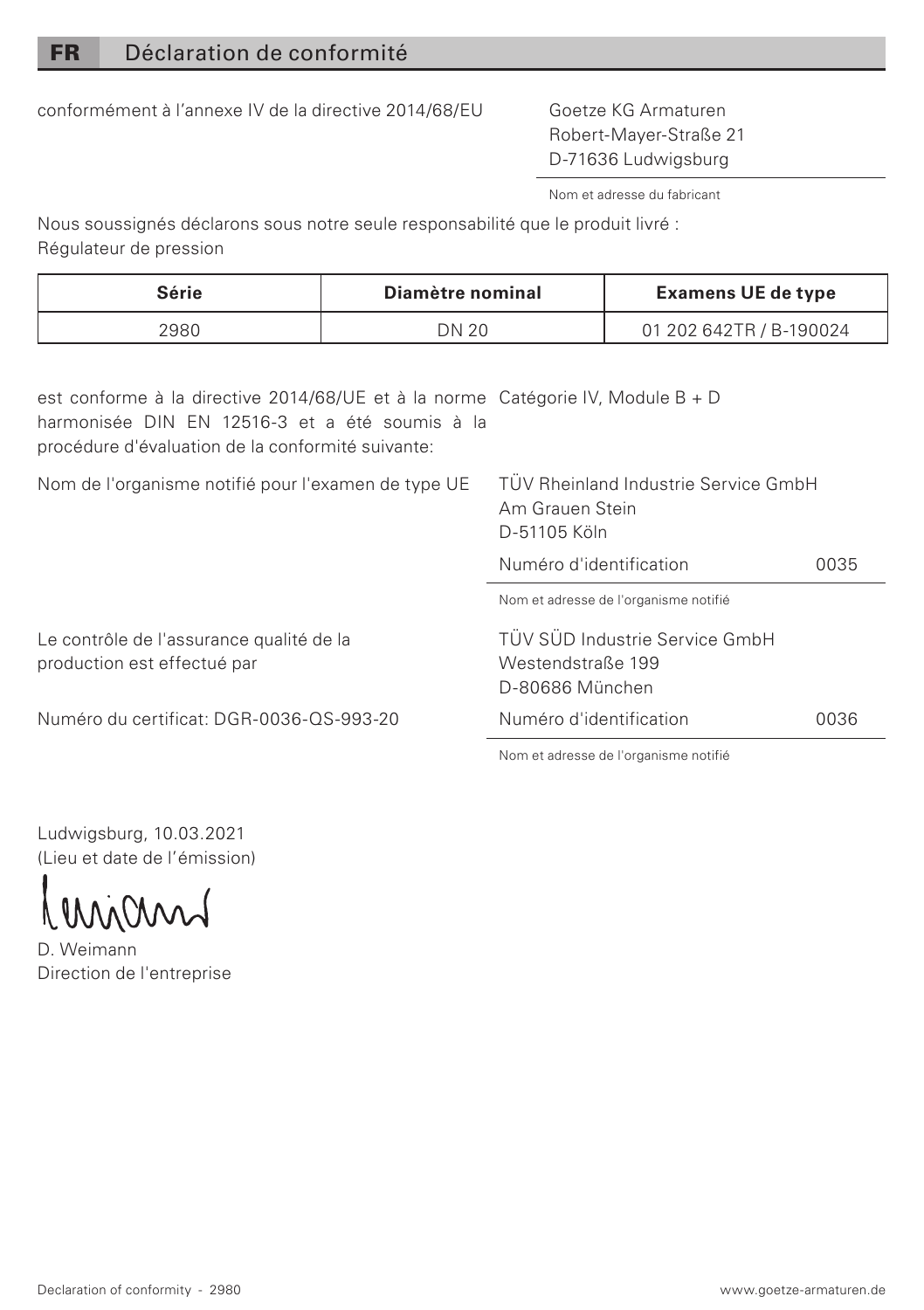## ES Declaración de conformidad

de conformidad con el anexo IV de la Directiva 2014/68/UE Goetze KG Armaturen

Robert-Mayer-Straße 21 D-71636 Ludwigsburg

Nombre y dirección del fabricante

Declaramos bajo nuestra exclusiva responsabilidad que el producto entregado: Regulador de presión

| Serie                                                                                                                                                                                        | Tamaño nominal |                                                                         | Verificación de modelo de<br>construcción EU |      |
|----------------------------------------------------------------------------------------------------------------------------------------------------------------------------------------------|----------------|-------------------------------------------------------------------------|----------------------------------------------|------|
| 2980                                                                                                                                                                                         | <b>DN 20</b>   |                                                                         | 01 202 642TR / B-190024                      |      |
| cumple con la Directiva 2014/68/UE y la norma armo-<br>Categoría IV. Módulo B + D<br>nizada DIN EN 12516-3 y ha sido sometida al siguiente<br>procedimiento de evaluación de la conformidad: |                |                                                                         |                                              |      |
| Nombre del organismo notificado para el examen de<br>tipo de la UE                                                                                                                           |                | TÜV Rheinland Industrie Service GmbH<br>Am Grauen Stein<br>D-51105 Köln |                                              |      |
|                                                                                                                                                                                              |                | Número de identificación                                                |                                              | 0035 |
|                                                                                                                                                                                              |                |                                                                         | Nombre y dirección del organismo notificado  |      |
| El control del aseguramiento de la calidad de la produc-<br>ción se lleva a cabo mediante                                                                                                    |                | TÜV SÜD Industrie Service GmbH<br>Westendstraße 199<br>D-80686 München  |                                              |      |
| Número de certificado: DGR-0036-OS-993-20                                                                                                                                                    |                | Número de identificación<br>0036                                        |                                              |      |
|                                                                                                                                                                                              |                | Nombre y dirección del organismo potificado.                            |                                              |      |

Ludwigsburg, 10.03.2021 (Lugar y fecha de emisión)

D. Weimann

Dirección